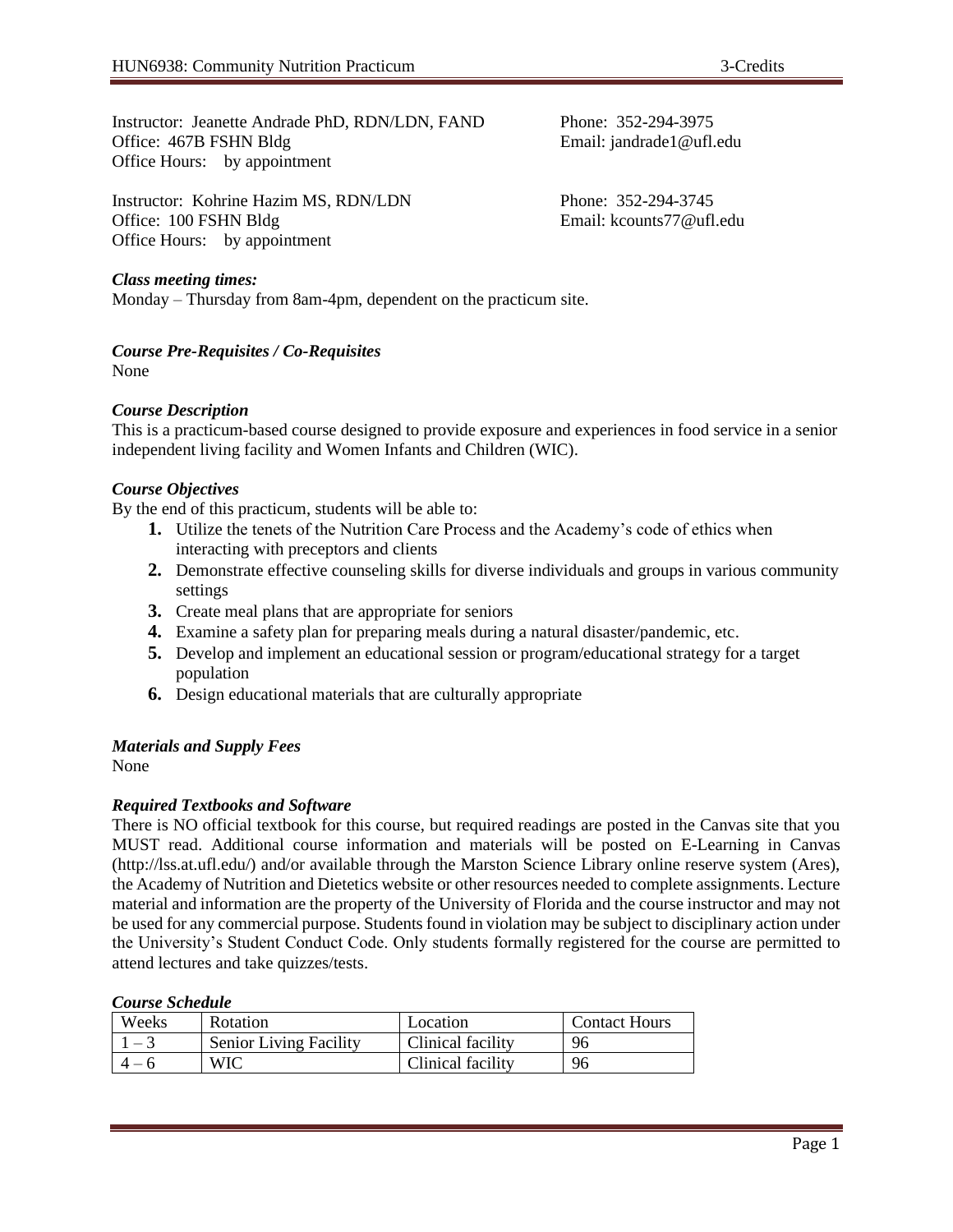# *Reading list per week (All available on Canvas)\**

#### For **Senior Living** rotation

**Week 1:** Sloane PD, Ivey J, Helton M, Barrick AL, Cerna A. Nutritional issues in long-term care. *J Am Med Direc Assoc.* 2008;9(7): 476-85. DOI: 10.1016/j.jamda.2008.03.005

Kamp B. Position of the American Dietetic Association, American Society for Nutrition, and Society for Nutrition Education: Food and nutrition programs for community-residing older adults. *J Acad Nutr Diet.*  2010;110(3):P463-472. DOI:https://doi.org/10.1016/j.jada.2009.12.009

Dorner B, Friedrich EK. Position of the Academy of Nutrition and Dietetics: Individualized Nutrition Approaches for Older Adults: Long-Term Care, Post-Acute Care, and Other Settings. J Acad Nutr Diet. 2018 Apr;118(4):724-735. doi: 10.1016/j.jand.2018.01.022. PMID: 29576092.

### For **WIC** rotation

**Week 4:** Bartholomew A, Adedze P, Soto V, Funanich C, Newman T, MacNeil P. Historical perspective of the WIC program and its breastfeeding promotion and support efforts. *J Nutr Educ Behav.*  2017;49(7):S139-143. DOI: https://doi.org/10.1016/j.jneb.2017.03.018

National Institutes of Health. Biochemical and other medical risk criteria. Retrieved from <https://www.ncbi.nlm.nih.gov/books/NBK232504/?report=reader>

Wallace LA, Morris VG, Hudak KM, Racine EF. Increasing access to WIC through discount variety stores: Findings from qualitative research. *J Acad Nutr Diet.* 2020;120(10): 1654-1661.

\*Depending on discussions and information presented in the practicum, additional readings will be in Canvas.

### *Attendance Policy, Class Expectations, and Make-Up Policy*

Per University Policy, attendance is expected at all class sessions. When an absence does occur, the student is responsible for the material covered during the absence. When possible, the student should notify the instructor in advance of an anticipated absence. Dr. Andrade will grant make-up privileges (when possible) to students for properly verified absences due to illness, emergency, or participation in an official University activity. Excused absences must be consistent with university policies in the [Graduate Catalog](https://catalog.ufl.edu/graduate/?catoid=10&navoid=2020#attendance) and require appropriate documentation. Additional information can be found in [Attendance Policies.](https://catalog.ufl.edu/UGRD/academic-regulations/attendance-policies/)

#### *Assignment due dates:*

The student is expected to submit all of the assignments listed under the evaluation column of the rotation narrative upon the due date.

#### *Evaluation of Grades*

| <b>Assignment</b>                | <b>Total Points</b> | <b>Percentage of Final Grade</b> |
|----------------------------------|---------------------|----------------------------------|
| Senior Living Menu Project       | 50                  | 50%                              |
| 3-day Menu (40 points)           |                     |                                  |
| Nutritional Analysis (10 points) |                     |                                  |
| WIC In-Service                   | 50                  | 50%                              |
| Total                            | 100                 | 100                              |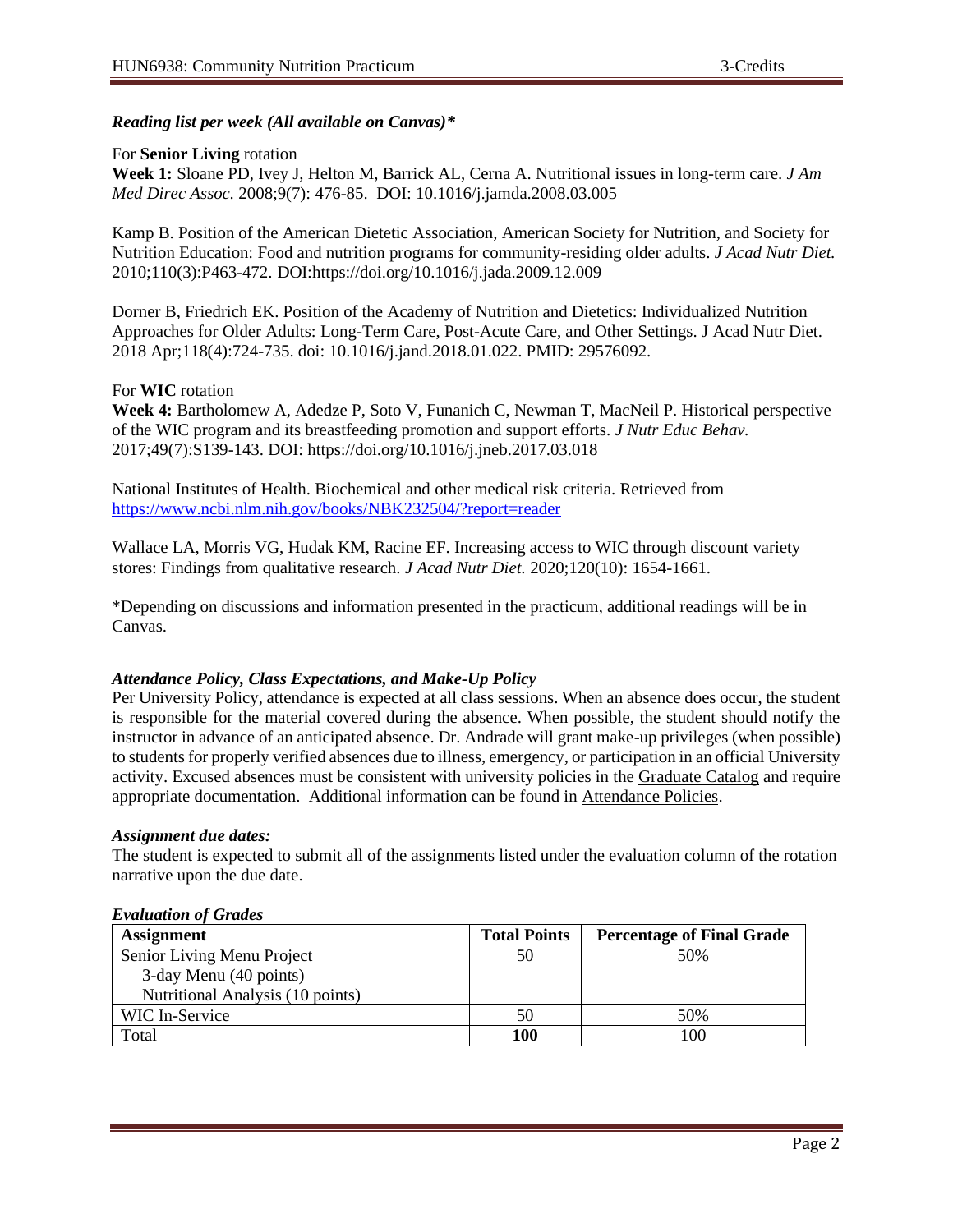# *Grading Policy*

| <b>Percent</b> | <b>Grade</b> | <b>Grade</b><br><b>Points</b> |
|----------------|--------------|-------------------------------|
| $90.0 - 100.0$ | A            | 4.00                          |
| $87.0 - 89.9$  | $A -$        | 3.67                          |
| $84.0 - 86.9$  | $B+$         | 3.33                          |
| $81.0 - 83.9$  | B            | 3.00                          |
| $78.0 - 80.9$  | $B -$        | 2.67                          |
| $75.0 - 79.9$  | $C+$         | 2.33                          |
| $72.0 - 74.9$  | $\mathsf{C}$ | 2.00                          |
| $69.0 - 71.9$  | $C-$         | 1.67                          |
| $66.0 - 68.9$  | $D+$         | 1.33                          |
| $63.0 - 65.9$  | D            | 1.00                          |
| $60.0 - 62.9$  | $D-$         | 0.67                          |
| $0 - 59.9$     | E            | 0.00                          |

More information on UF grading policy may be found at: [UF Graduate Catalog](https://catalog.ufl.edu/graduate/?catoid=10&navoid=2020#grades) [Grades and Grading Policies](https://catalog.ufl.edu/UGRD/academic-regulations/grades-grading-policies/)

### *Students Requiring Accommodations*

Students with disabilities who experience learning barriers and would like to request academic accommodations should connect with the [Disability Resource Center.](https://disability.ufl.edu/students/get-started/) It is important for students to share their accommodation letter with their instructor and discuss their access needs, as early as possible in the semester.

### *Course Evaluation*

Students are expected to provide professional and respectful feedback on the quality of instruction in this course by completing [online evaluations](https://gatorevals.aa.ufl.edu/) via GatorEvals. Students will be notified when the evaluation period opens, and can complete evaluations through the email they receive from GatorEvals, in their Canvas course menu under GatorEvals, or via [ufl.bluera.com/ufl/.](https://ufl.bluera.com/ufl/) [Summaries of course evaluation results are](https://gatorevals.aa.ufl.edu/public-results/)  [available to students here.](https://gatorevals.aa.ufl.edu/public-results/)

### *University Honesty Policy*

UF students are bound by The Honor Pledge which states, "We, the members of the University of Florida community, pledge to hold ourselves and our peers to the highest standards of honor and integrity by abiding by the Honor Code. On all work submitted for credit by students at the University of Florida, the following pledge is either required or implied: "On my honor, I have neither given nor received unauthorized aid in doing this assignment." [The Honor Code](https://sccr.dso.ufl.edu/process/student-conduct-code/) specifies a number of behaviors that are in violation of this code and the possible sanctions. Furthermore, you are obligated to report any condition that facilitates academic misconduct to appropriate personnel. If you have any questions or concerns, please consult with the instructor or TAs in this class.

### *Software Use*

All faculty, staff, and students of the University are required and expected to obey the laws and legal agreements governing software use. Failure to do so can lead to monetary damages and/or criminal penalties for the individual violator. Because such violations are also against University policies and rules, disciplinary action will be taken as appropriate. We, the members of the University of Florida community, pledge to uphold ourselves and our peers to the highest standards of honesty and integrity.